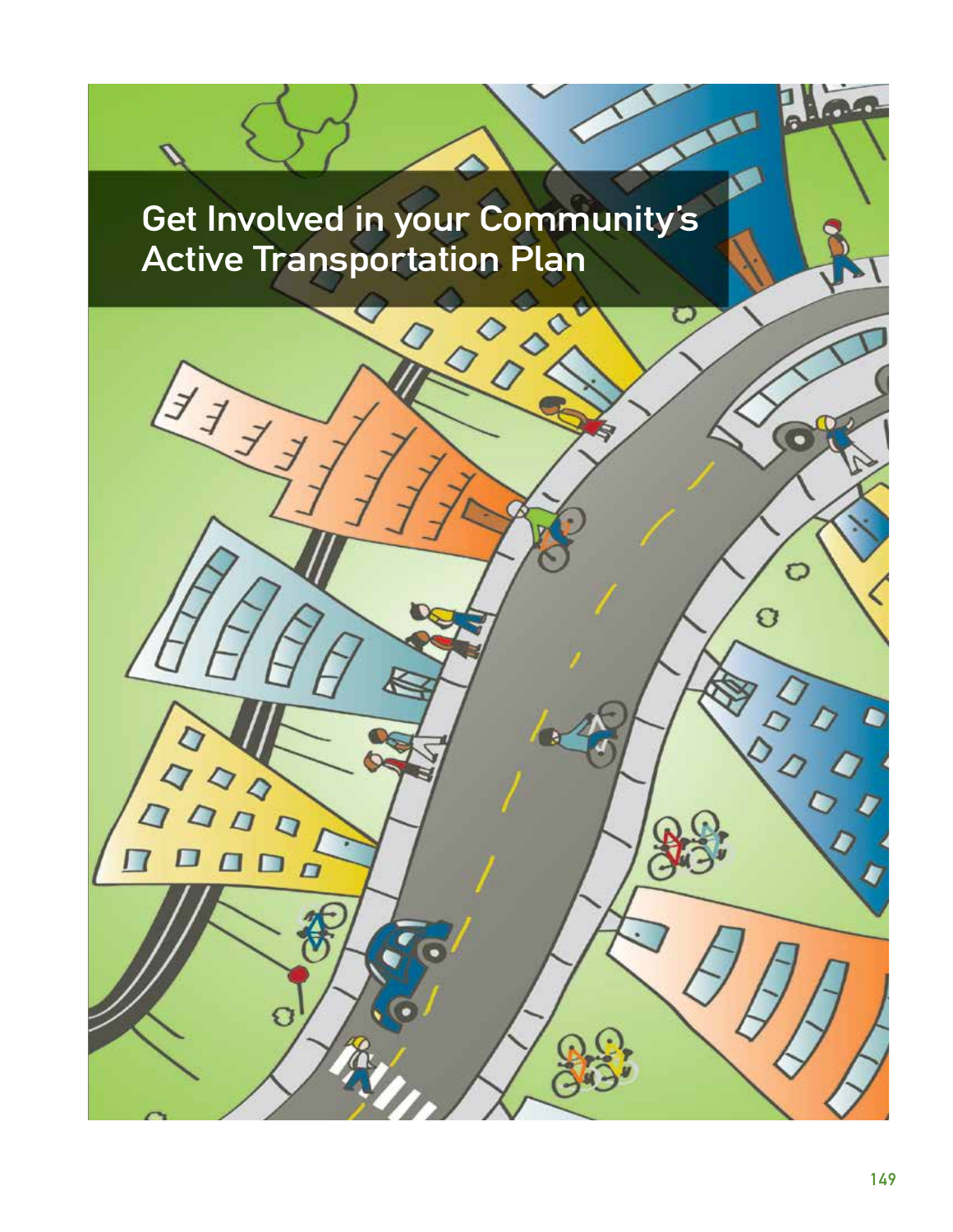# Help plan for active transportation in your community

Bicycling, walking and transit are great ways to get around while getting your daily dose of physical activity. Given the benefits these modes of travel have for the environment and for your pocketbook, it's no surprise that many communities are eager to make active transportation easier and more inviting.

To ensure better options for biking, walking and transit, many communities draw up a comprehensive set of strategies that outline recommendations for new policies, programming and infrastructure.

A key ingredient for any active transportation plan is public involvement. Involvement from engaged community members like you ensures the best possible results.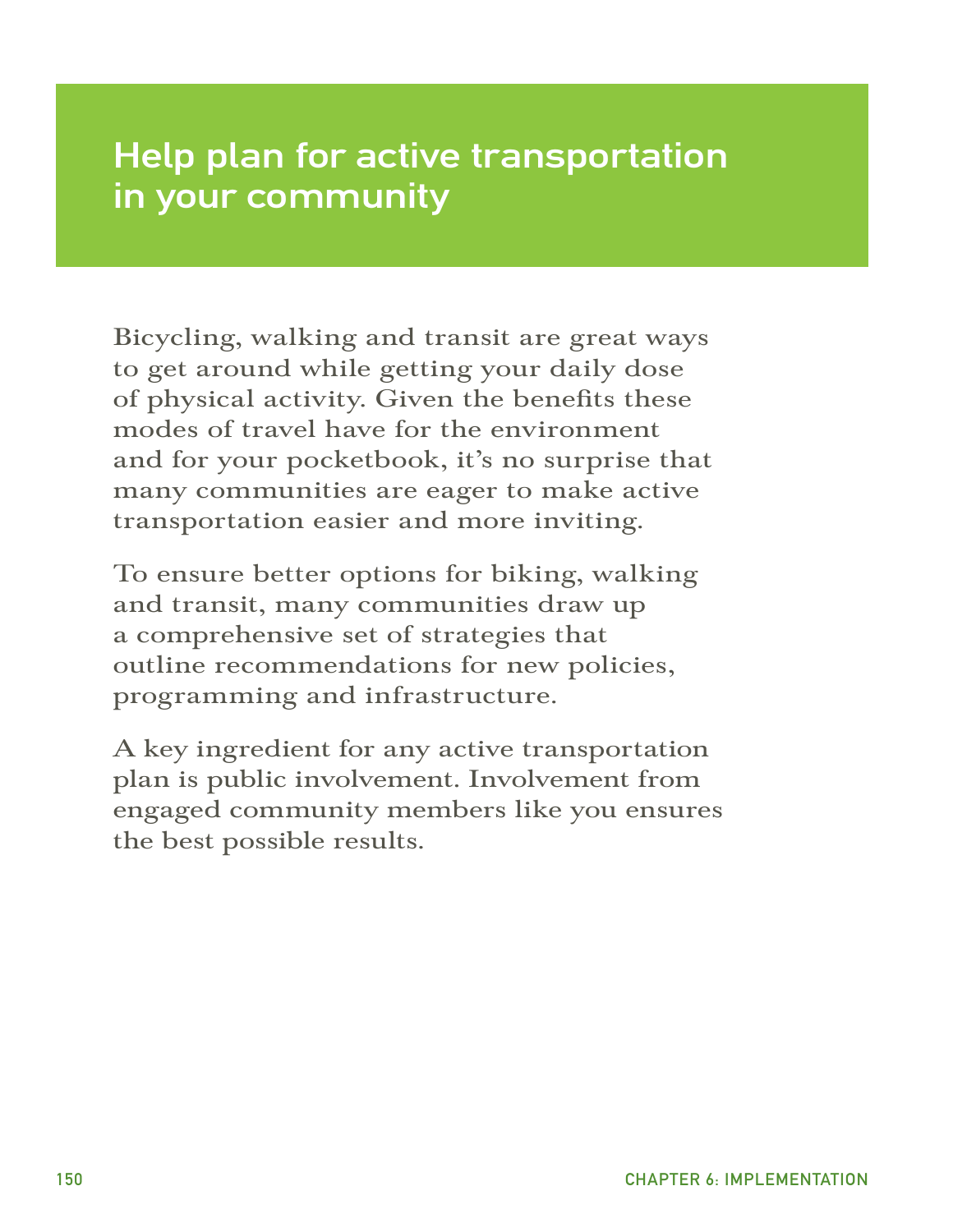## Creating an active transportation plan

The Active Transportation Alliance (Active Trans) works for walkable communities, reliable transit and convenient biking options throughout Chicagoland. In addition to our advocacy work, we create transportation plans for local municipalities. Here is a brief sketch of the process we use for drawing up an active transportation plan.

### **STEP 1 Set community priorities**

A committee—formed by members of various agencies in your municipality kicks off the planning process by setting goals to improve walking, biking and transit options in your community. Goals may include retrofitting unsafe infrastructure, reviewing policies that act as active transportation barriers, and making key places like parks, commercial areas and schools more accessible.

### sTeP 2 Research and analyze

The Active Trans team gathers first-hand information on what it's like to be a pedestrian, cyclist and transit user in your community. We snap pictures and jot notes while analyzing safety, convenience and current use patterns.

### sTeP 3 Gather input from you!

As daily users of the transportation network, your expertise is an essential part of shaping the plan. Through a mapping activity, polling questions, prioritization of key places and dialogue, your input provides crucial information for developing your community's active transportation plan.

### **STEP 4 Synthesize information**

With research now complete, the Active Trans team synthesizes community priorities gathered from the steering committee, fieldwork and public participation.

## sTeP 5 Adopt and implement plan

Congratulations! Your community now has an active transportation plan. There is still more work that needs to be done. Active Trans will continue to help the steering committee and community members to secure adoption of the plan.

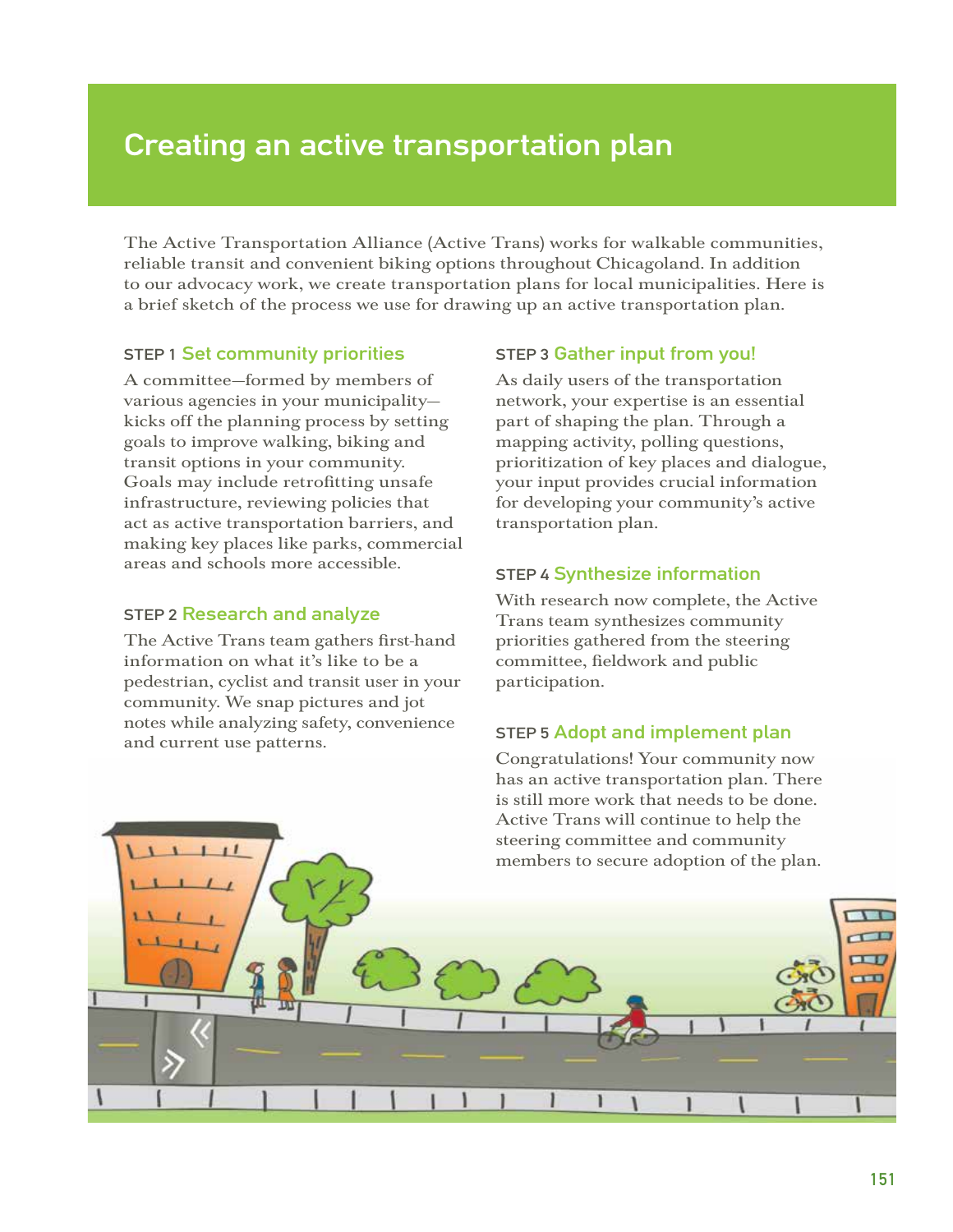## Keep the momentum going

Once your community's plan is adopted, local residents serve as the key ingredient in bringing walking, biking and transit to the forefront of the community.

One of the most important ways to keep the momentum going is for your community to have a strong bicycle and pedestrian task force. The task force monitors implementation of the active transportation plan and builds local support for biking, walking and transit issues.

### *The task force members can rally support with some of the following strategies.*

- Use social media to publicize active transportation issues and goals.
- Hold presentations and discussions at the local coffee shop, library or park.
- Host a community event to celebrate the adoption of the plan.
- Organize encouragement events throughout the year. Here are some examples of effective encouragement events:

### » Bike and Dine

Hold a progressive tour of local restaurants by bike.

### » Open Streets

Open streets to people and close them to cars so the streets become "paved parks" that are inviting to people of all ages, abilities, and social, economic, or ethnic backgrounds.

### » Bike to Work Day or Week

Encourage local employers to participate in local and regional bike to work events.

### » Shop by Foot and Bike

Organize shopping excursions that encourage residents to shop locally.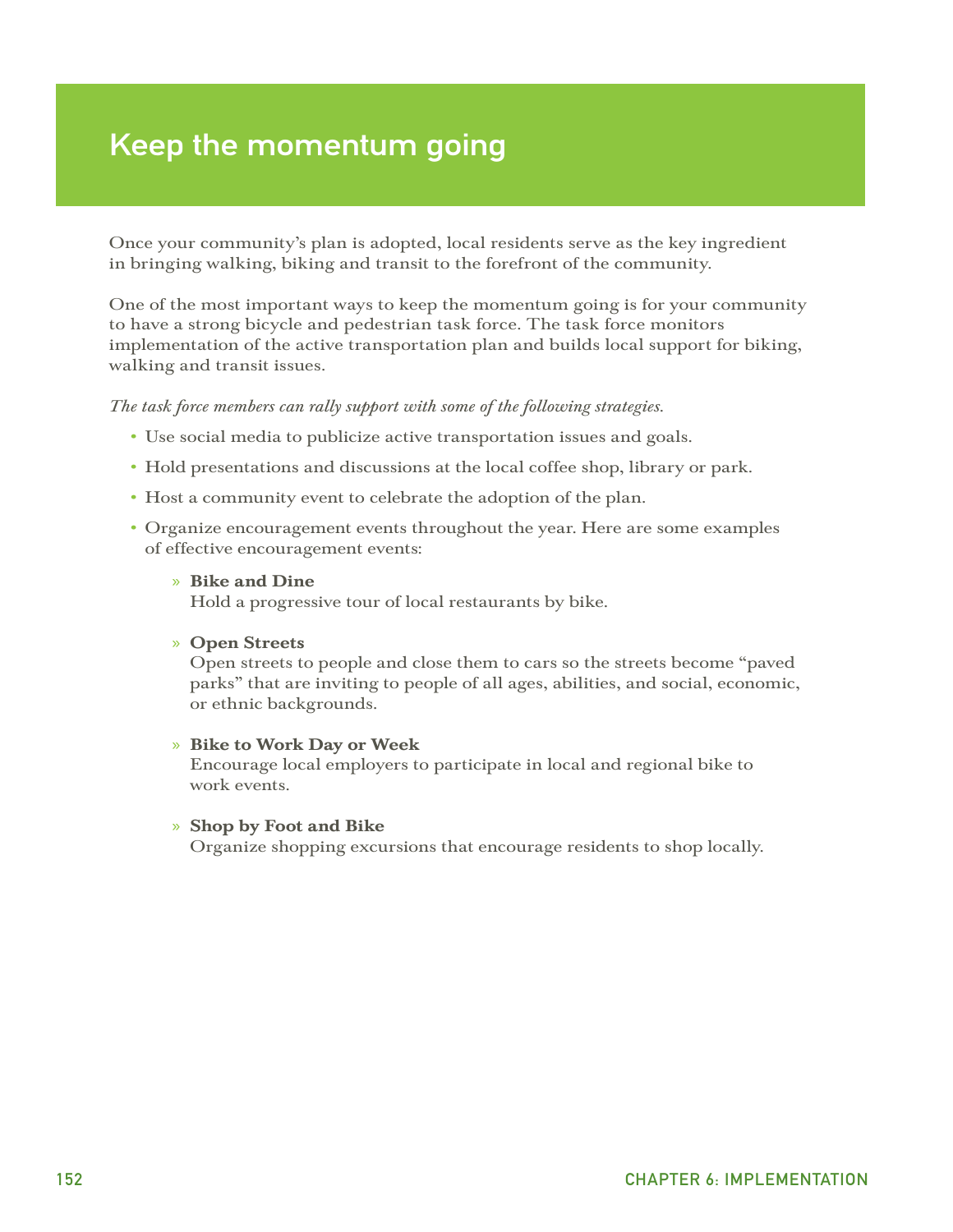## Questions about active transportation plans

## Who is on the steering committee?

The steering committee includes key stakeholders who represent public, private and community interests. These could be municipal officials, school representatives, emergency responders, local business owners, representatives from communitybased organizations and every-day road users like you.

## Will my recommendations be included in the final plan?

Public participation is considered to be the most valuable component of the plan. Your ideas, with guidance from the steering committee, will help create the final recommendations. If you participate in a mapping exercise at a public meeting or fill out on online survey, we may include your suggestions in the final plan.

## Why are policies and programs included in the plan?

Policies and programming are just as important as infrastructure to ensure safe and convenient walking and biking. Plans include comprehensive recommendations for education, enforcement and encouragement, as well as for policies that create safer walking and biking environments. For example, the plan may recommend adopting a complete streets policy that ensures transportation planners and engineers consistently design the entire roadway with all users in mind including bicyclists, public transportation vehicles and riders, and pedestrians of all ages and abilities.

## When can I expect to see changes?

Your community's active transportation plan will include short, medium and longterm recommendations that are based on cost and complexity. Many of the short-term priorities can be accomplished within a year or two of adopting the plan and will gather greater momentum with support from your local bicycle pedestrian task force.

## Who can I contact if I have more ideas later?

With this brochure, you will be given contact information for the local bicycle and pedestrian task force, steering committee, as well as contact information for the Active Trans staff.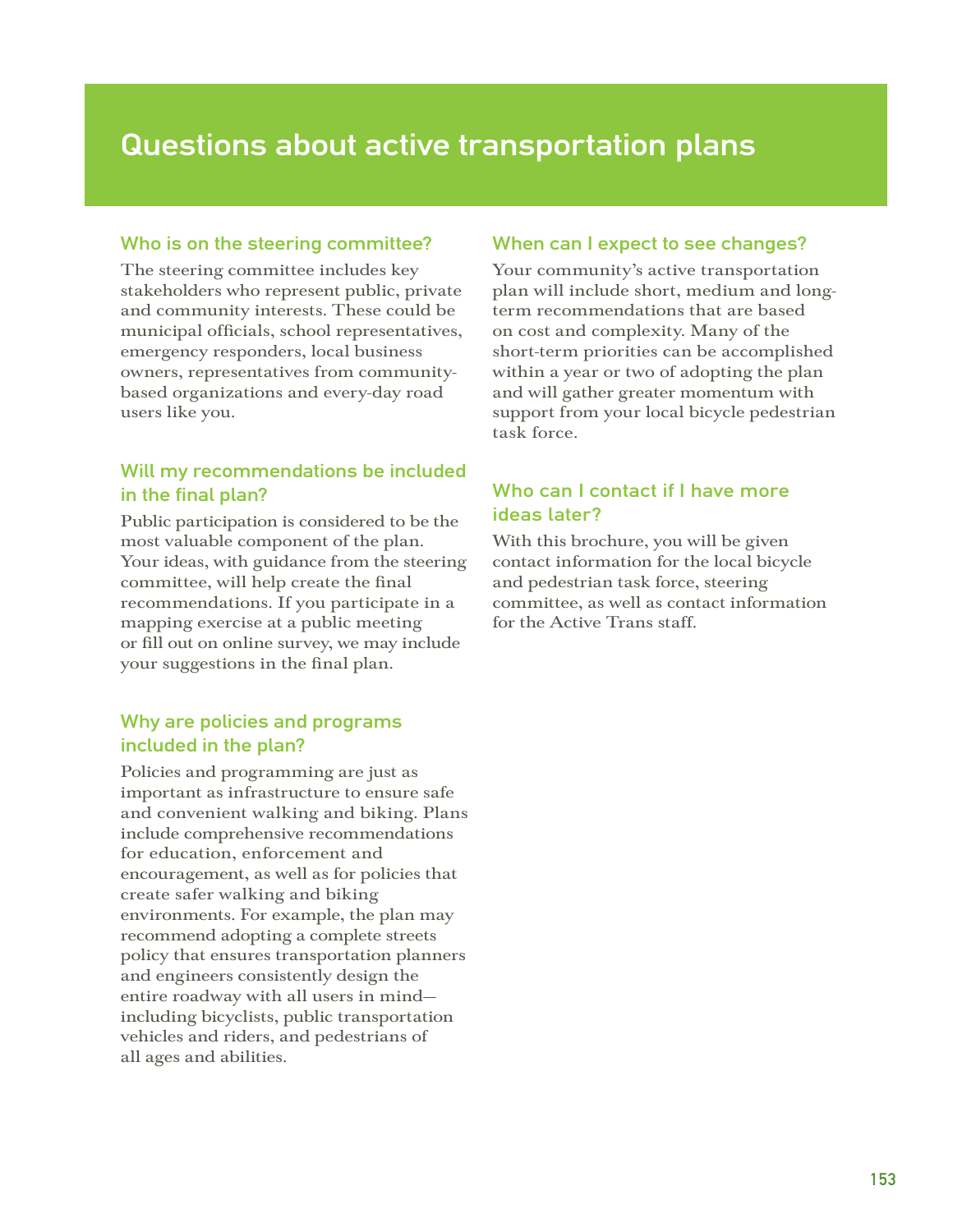## Additional resources

## Learn more about the Active Transportation Alliance

Log onto *www.activetrans.org* to get more details and get your community started with active living!

## Traffic safety information

*www.cyberdriveillinois.com* Illinois Secretary of State

### Interactive bicycling maps

*www.dot.state.il.us*  Illinois Department of Transportation

## Public transportation services

*www.rtachicago.com*  Regional Transportation Authority